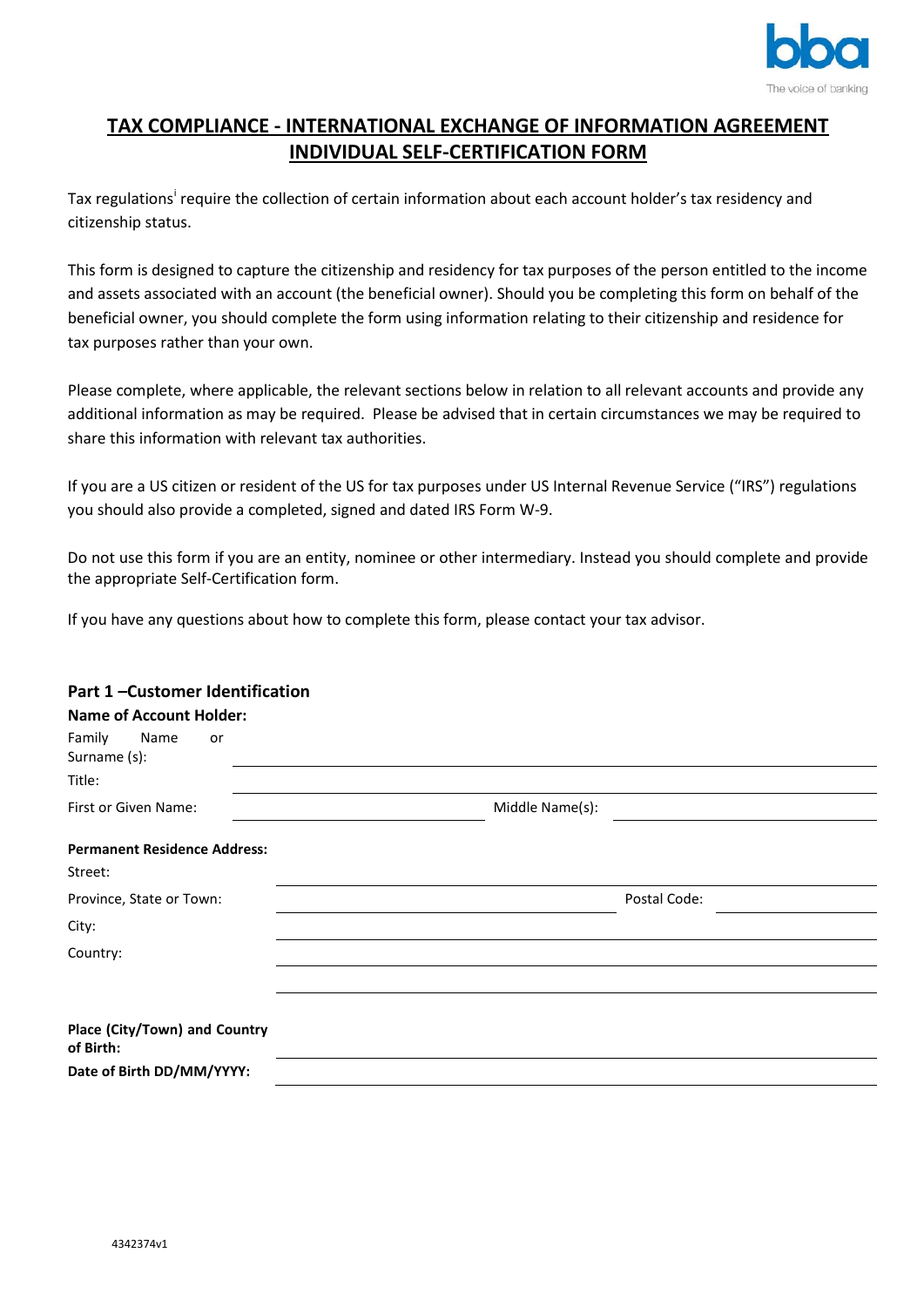## **Identification of Beneficial Owner**

| Family<br>Name<br>or<br>Surname (s):<br>Title: |                 |  |
|------------------------------------------------|-----------------|--|
| <b>First or Given Name:</b>                    | Middle Name(s): |  |
| <b>Permanent Residence Address:</b><br>Street: |                 |  |
| Province, State or Town:                       | Postal Code:    |  |
| City:                                          |                 |  |
| Country:                                       |                 |  |
|                                                |                 |  |
| Place (City/Town) and Country<br>of Birth:     |                 |  |
| Date of Birth DD/MM/YYYY:                      |                 |  |

# **Only complete if different from the account holder and complete a separate form for each Beneficial Owner**

## **Part 2 – Tax Residency/Citizenship Information (continue on a separate sheet if necessary)**

For the purposes of taxation, I am a resident or citizen in the following countries and my TIN/functional equivalent in each additional country is set out below or I have indicated that a TIN/functional equivalent is unavailable:

#### **Account Holder:**

Country: TIN or tick the box if TIN is unavailable:

#### **And Beneficial Owner, if applicable:**

Country: TIN or tick the box if TIN is unavailable: